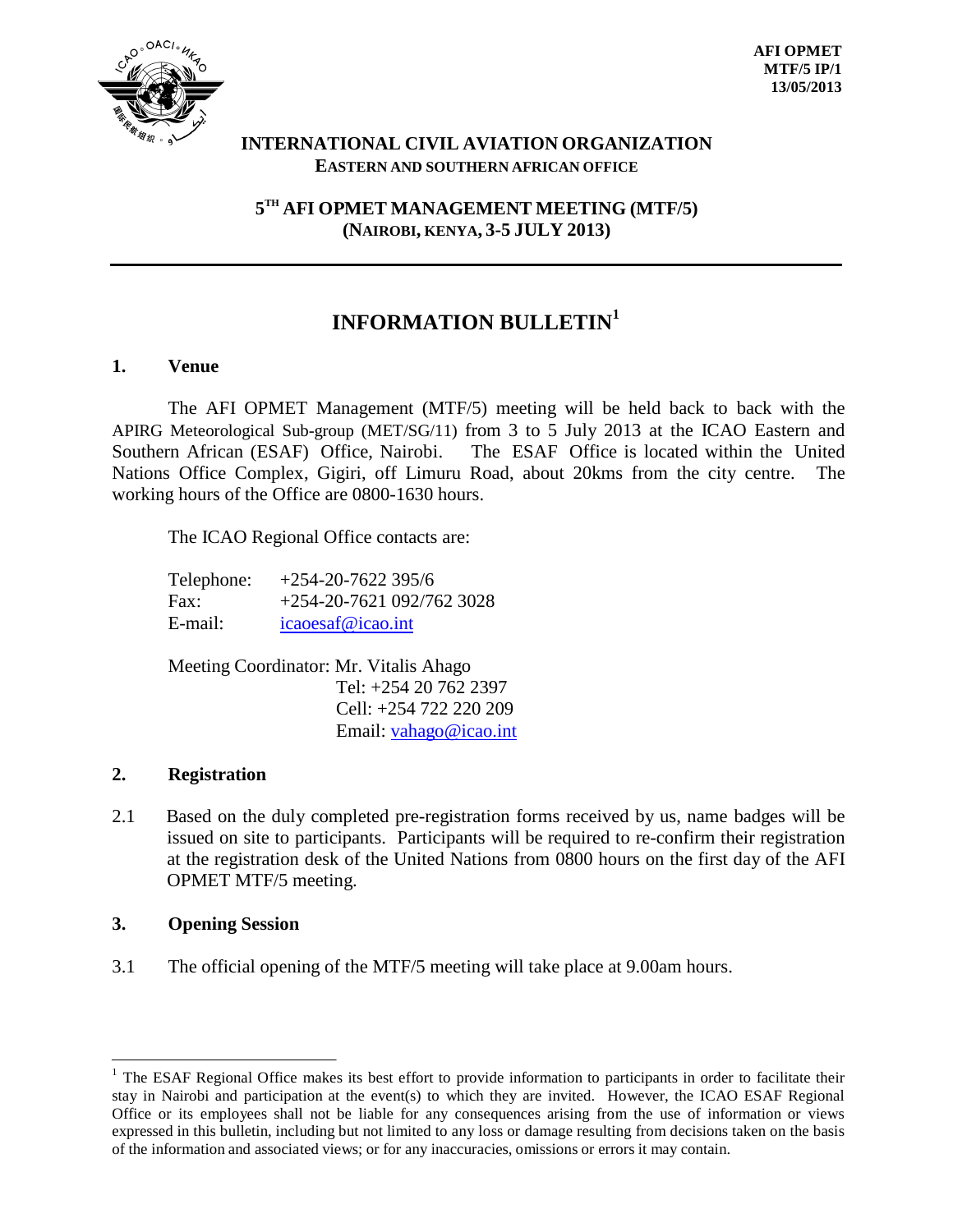#### **4. Working Hours**

- 4.1 The expected daily working hours are as follows:
	- a) on 3 July 2013: from 0900 to 1600 hours;
	- b) on 4 July 2013:: from 0900 to 1600 hours
	- c) on 5 July 2013:: from 0900 to 1200 hours.
- 4.2 There will be a one-hour lunch break each day of the meeting from 1200 to 1300 UTC and one 15mn coffee break at 1000 UTC.

#### **5. Hotel Information**

Participants are requested to make their own hotel reservations and indicate that they are attending an ICAO (United Nations) meeting. A list of recommended Hotels/Guest Houses is attached at the end of this bulletin. However, it is advisable to confirm the applicable rates when booking the accommodation.

#### **6. Transport**

#### 6.1 *From the Airport*

Jomo Kenyatta International Airport is situated 16 kilometres (about 20-minutes' drive depending on the traffic) from the city centre. The fare from the airport to the city centre by special buses (namely City Hoppa and Double M) is Ksh 60. Taxis are readily available. The taxi fare from the airport to the city centre is between Kshs. 1,500 to Kshs. 2000 (US\$20). However, it is advisable to establish the fare before getting into the vehicle and that the taxi is from a reputable company.

#### 6.2 *To the meeting venue*

Transport will be provided to the workshop venue. A bus will depart at 7:15am daily from the Sentrim Six-Eighty Hotel to the ESAF Regional Office in Gigiri, and will transport delegates back to the pickup point after closure of the workshop/meeting each day.

#### **7. Visa**

7.1 Participants are advised to ascertain whether or not they are exempt from the Kenyan entry visa requirement at the respective Embassies. Kenya visas may be obtained from the Kenya High Commissions or Embassies. In applying for the visa, it is advisable to produce the letter of invitation from ICAO, together with other documents, which may be required by the High Commission or Embassy. **It is important to apply for visas well in advance.**

#### **8. Health**

8.1 It is strongly recommended that participants should have travel insurance (including health) from their home country for the duration of their stay in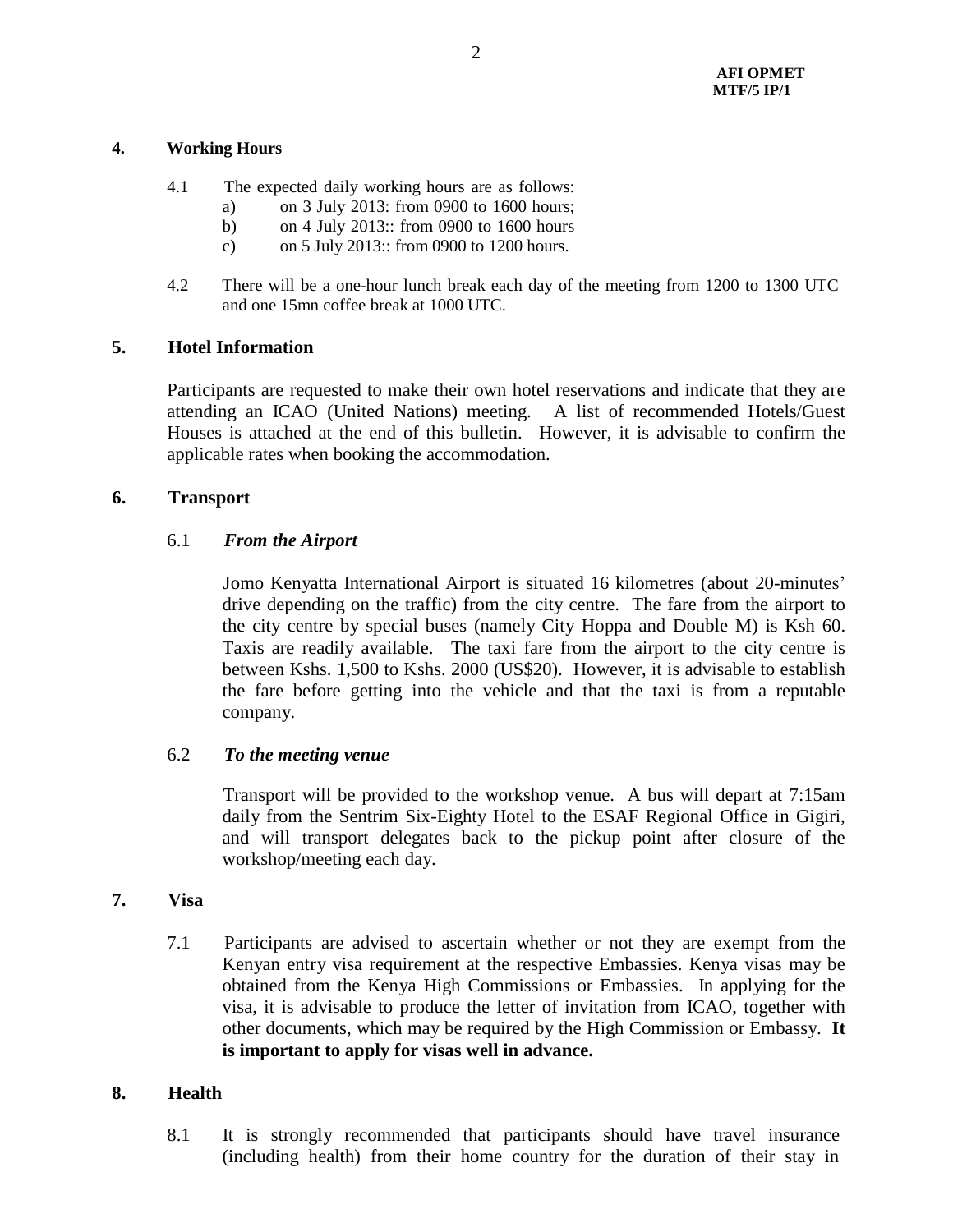Nairobi. Participants should particularly ensure that their insurance is applicable in Nairobi. Furthermore, they should carry evidence of current health/hospitalization insurance such as cards that may be produced to health institutions should the need arise. Participants are also encouraged to provide information during registration, on their next of kin who may be contacted on behalf of the participant should the need arise.

- 8.2 Presentation of a **yellow fever certificate** at the point of entry is required for persons who originate from or have travelled to the following States – Angola, Benin, Burkina Faso, Burundi, Comoros, Central African Republic, Chad, Congo, DRC, Ivory Coast, Ethiopia, Gabon, Gambia, Ghana, Guinea Bissau, Guinea Equatorial, Liberia, Mali, Mauritania, Mozambique, Niger, Nigeria, Somalia, Congo, Rwanda, São Tomé and Principe, Senegal, Sierra Leone, Tanzania, Togo and Uganda.
- 8.3 Persons who fail to produce a valid yellow fever vaccination certificate to the port health officials may be required to take the vaccination at the point of entry against payment of US\$15. The officials may take other action in accordance with applicable regulations and procedures. For more information you may wish to visit the World Health Organization (WHO) website <http://www.who.int/ith/> for information on Kenya.

#### **9. Weather**

9.1 While Nairobi is very close to the Equator (about  $1.3^{\circ}$  S), it is located at a relatively high elevation of approximately 5000 feet (1524m) above mean sea level. The mean minimum temperature is 10.1°C and the mean maximum temperature is 20.6°C for the month of July.

## **10. Local Currency and Foreign Exchange Rates**

- 10.1 The basic unit of currency is the Kenyan shilling (Ksh), which is divided into 100 cents. There are silver and bronze coins of 1 shilling, 5 shillings, 10 shillings, 20 shillings and 40 shillings. Notes are issued in denominations of 50, 100, 200, 500 and 1000 shillings.
- 10.2 The Kenya shilling exchange rates are determined by the interbank trade which varies daily. Recently the rate has been fluctuating between Kshs 80.00 to Kshs 85.00 to the US dollar, but may be out of this range depending on market influences.
- 10.3 There is no limit to the amount of foreign bank notes or traveller's cheques which visitors may bring into Kenya. However, the export of Kenya currency by visitors is strictly forbidden. A maximum of 400 shillings may be taken out.
- 10.4 Commercial banks and forex bureaux provide exchange facilities. Most banks are open between 9.00 am to 4.00 pm from Monday to Friday and between 9.00 am to 12.00 am on the first and last Saturday of the month. Some forex bureaux may be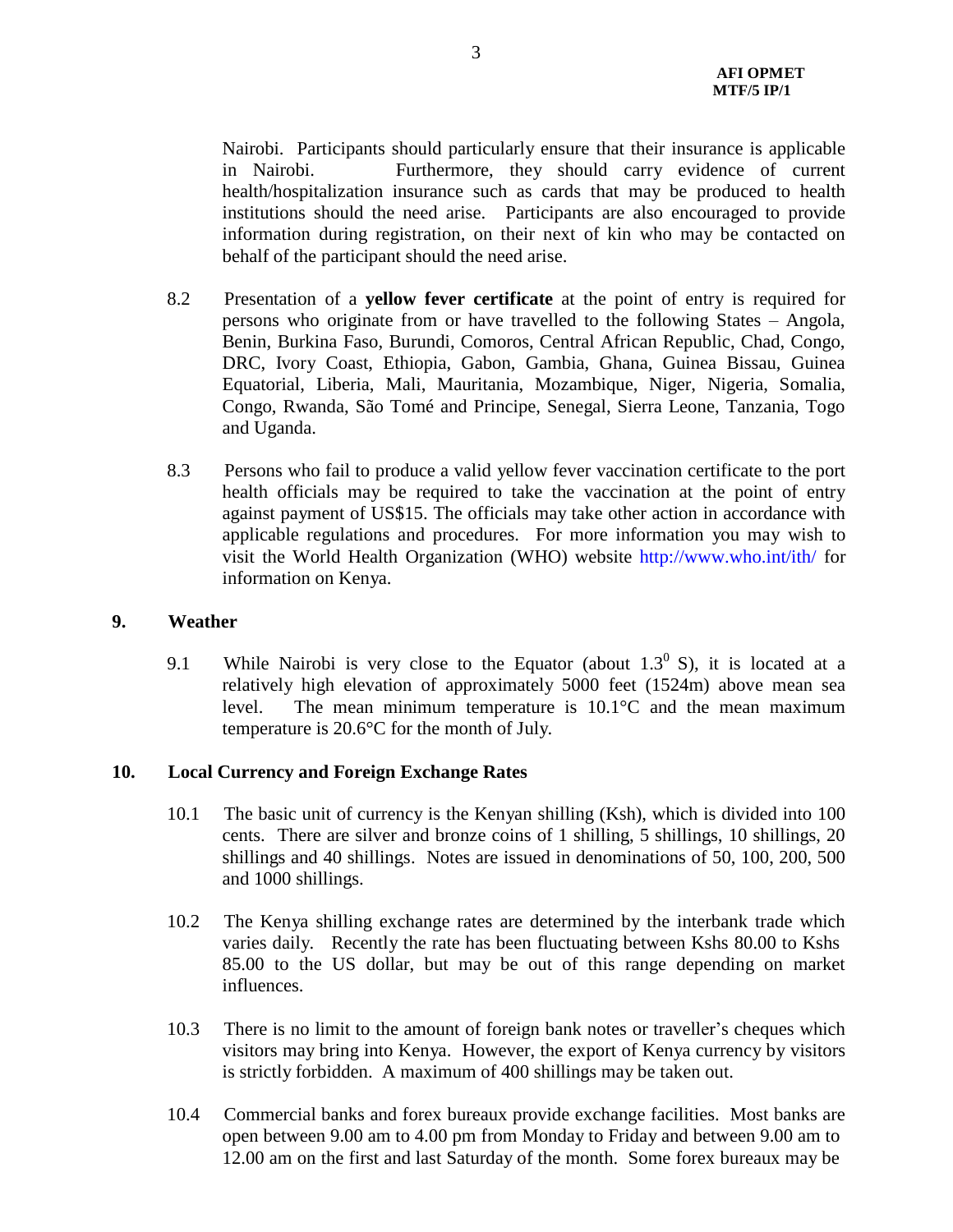open outside these hours. Hotels also offer exchange facilities but at an extra fee and/or less favourable rates. On arrival at Jomo Kenyatta International Airport (JKIA), forex services are available within customs hall, from 7.00 am to midnight.

### **11. Telephones**

11.1 Worldwide direct connections are available, using the international code or telephone operator if necessary. From outside Kenya, dial 254 followed by the area code (for landline numbers) and the required number. There are 4 mobile operators: Airtel, Orange, Safaricom and YU.

#### **12. Security**

12.1 Please visit the site [http://www.unon.org](http://www.unon.org/) and click on "Security Advice" for the latest information. As in many large cities, crime is prevalent within Nairobi. It is advisable to check with the hotel reception regarding security within the surrounding areas. It is also advisable to use taxis or transport arranged by the hotel reception to visit shopping complexes, to go sightseeing or to travel for any other purpose.

#### *Security at the UN Complex*

12.2 Security procedures for entry and remaining within the UN Complex at Gigiri are strictly enforced. International participants must bring valid passports to the UN Complex. All participants must wear forms of identification (tags/badges) issued by UN Security at all times while within the UN Complex.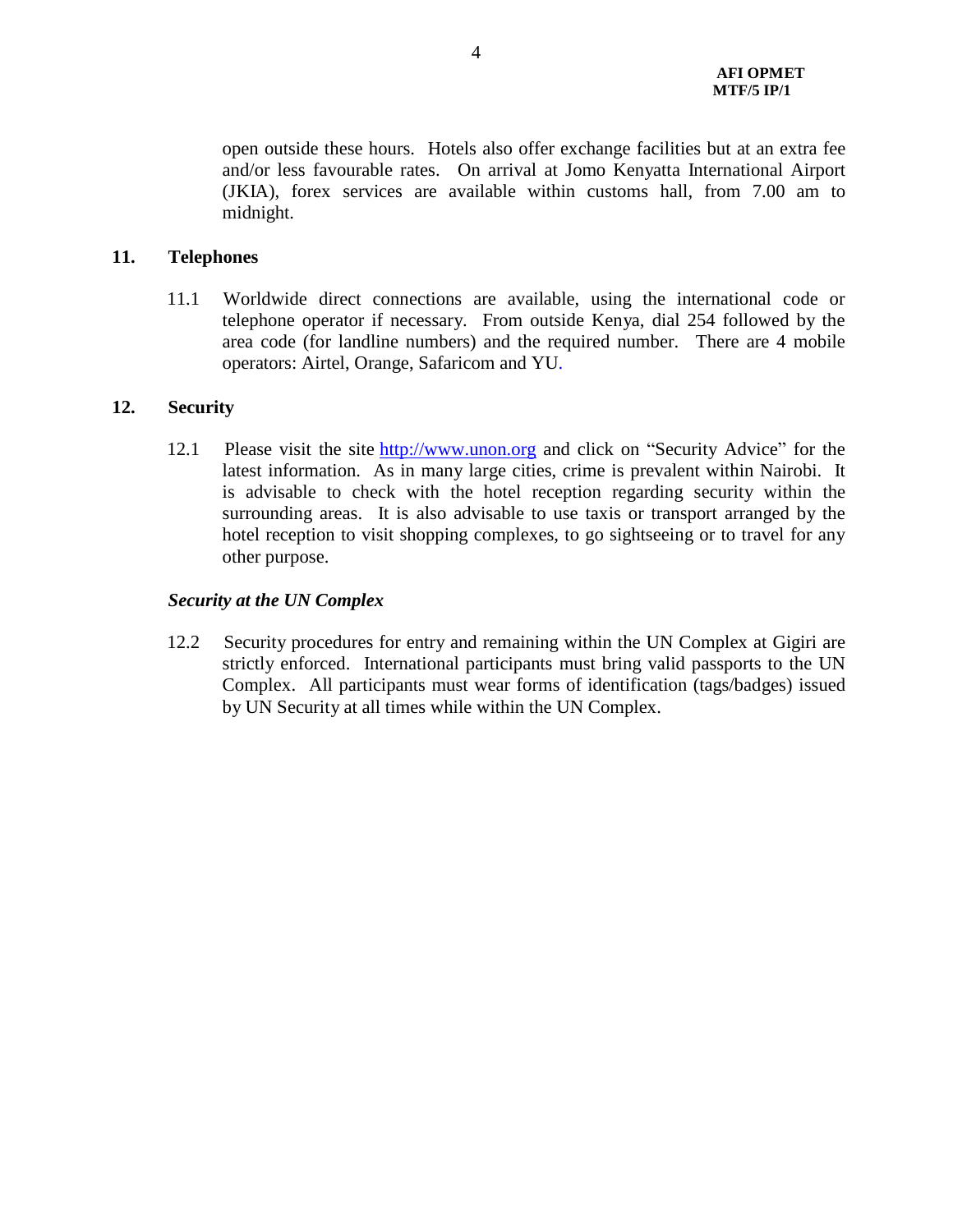

# **INTERNATIONAL CIVIL AVIATION ORGANIZATION (ICAO) EASTERN AND SOUTHERN AFRICAN OFFICE (ESAF)**

## **A LIST OF RECOMMENDED HOTELS IN AND AROUND THE NAIROBI CENTRAL BUSINESS AREA AND GUEST HOUSES NEAR ICAO/UN WHICH OFFER UN/CORPORATE RATES**

| Hotel                               | <b>Rates</b>                                                                                                                                                                                                                                                  | <b>Address</b> /<br><b>Location</b> | E-mail                                                                                                                                                                                                                     | <b>Telephone</b>                    | <b>Telefax</b>              | <b>Distance to</b><br><b>ICAO/UN</b> |
|-------------------------------------|---------------------------------------------------------------------------------------------------------------------------------------------------------------------------------------------------------------------------------------------------------------|-------------------------------------|----------------------------------------------------------------------------------------------------------------------------------------------------------------------------------------------------------------------------|-------------------------------------|-----------------------------|--------------------------------------|
| <b>Crowne Plaza</b><br>Nairobi****  | <b>SBB: 225 US\$</b><br><b>DBB: 255 US\$</b><br>S Superior: 245 US\$<br>D Superior: 285 US\$<br>S Deluxe: 265 US\$<br>D Deluxe: 295 US\$<br>S Club Room: 315 US\$<br>D Club Room: 345 US\$<br>J Suite 550 US\$<br>Ex Suite 700 US\$<br>B&B inclusive of taxes | <b>Upper Hill</b><br>(Downtown)     | sales@cpnairobi.com<br>Contact person: Cynthia Chebii<br>cynthia.chebii@cpnairobi.com<br>Website: www.ichotelsgroup.com                                                                                                    | 254 (0) 20-2746000                  | 254 (0) 20-2746100          | <b>Offices</b><br>15 Km              |
| <b>Fairmont The</b><br>Norfolk***** | <b>SBB: 238 US\$</b><br><b>DBB: 271 US\$</b><br>Harry Thuku<br>B&B inclusive of taxes<br>Road, Nairobi,                                                                                                                                                       |                                     | kenya.reservations@fairmont.com<br>Steve Biko - Sales Manager<br>steve.biko@fairmont.com<br>June Mweu. - Assistant Reservations<br>Manager<br>E-mail: June.mweu@fairmont.com;<br>Website:<br>www.fairmont.com/norfolkhotel | 254-0-20 2265000/<br>2216940/225900 | 254(0)20<br>2216796/336742  | 12 Km                                |
| <b>Fairview Hotel****</b>           | S Ec: 14,800 Kshs<br>S B: 16.700 Kshs<br>First Class: 18,400 Kshs<br>Small S: 20,000 Kshs<br>Large S: 22,000 Kshs<br>Ex. Suite: 23,000 Kshs<br>B&B inclusive of taxes                                                                                         | Bishop Road,<br>Nairobi,            | book@fairviewkenya.com<br>Contact person: Eric Ganira<br>www.fairviewkenva.com                                                                                                                                             | 254 (0) 20<br>2711321/2710090       | 254(0)20<br>2721320/2711655 | 14 Km                                |
| <b>Hillpark Hotel</b>               | Standard S: 146 US\$<br>Standard D: 220 US\$                                                                                                                                                                                                                  | Upper Hill                          | reservations@hillparkhotel.com                                                                                                                                                                                             | 254 (0) 20 27 24 3 1 2/3/5          | 254 (0) 20 2716768          |                                      |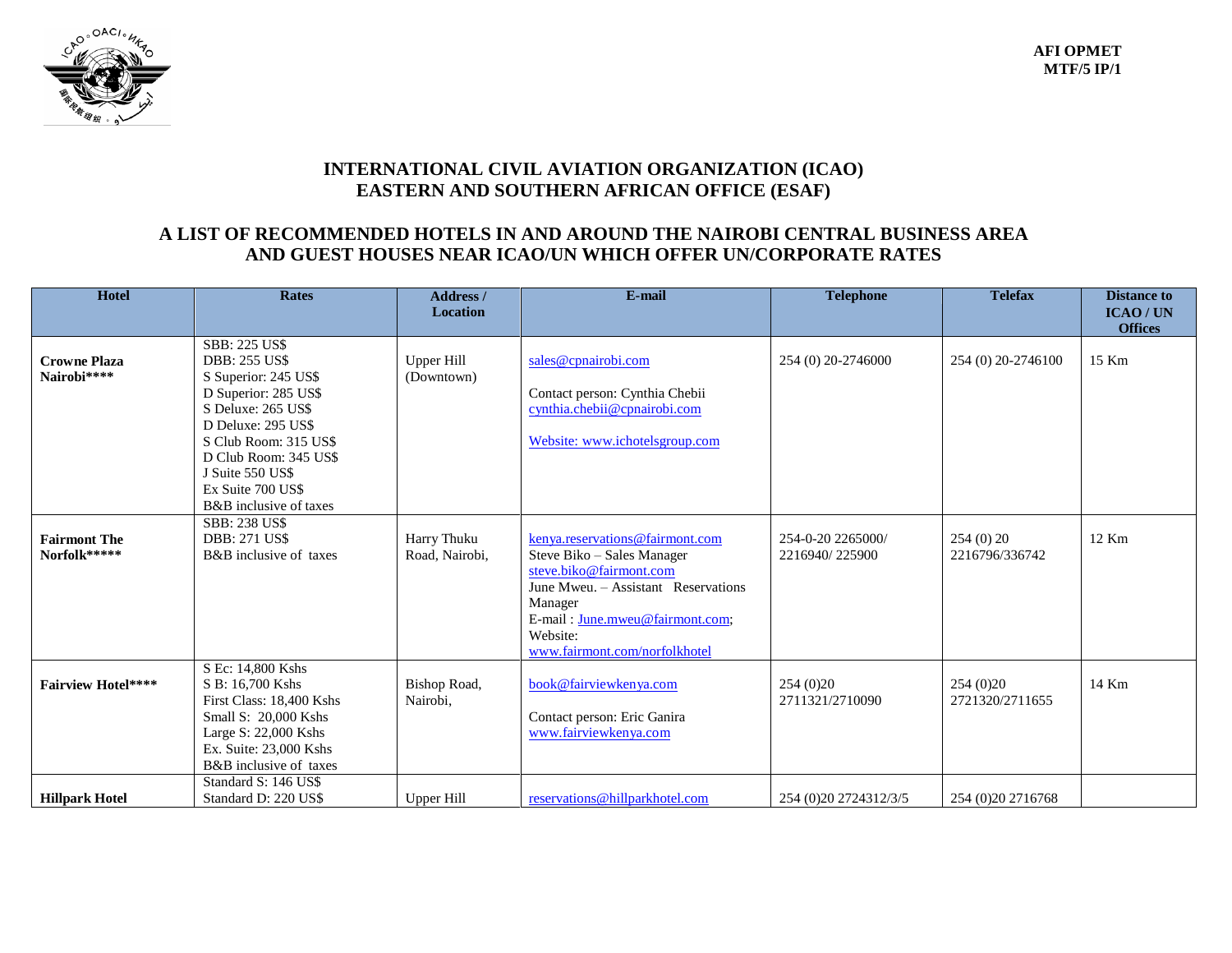| <b>Hotel</b>                            | <b>Rates</b>                                                                                                                                                       | Address /<br><b>Location</b>        | E-mail                                                                                                                                                                 | <b>Telephone</b>                                   | <b>Telefax</b>                  | <b>Distance to</b><br><b>ICAO/UN</b><br><b>Offices</b> |
|-----------------------------------------|--------------------------------------------------------------------------------------------------------------------------------------------------------------------|-------------------------------------|------------------------------------------------------------------------------------------------------------------------------------------------------------------------|----------------------------------------------------|---------------------------------|--------------------------------------------------------|
|                                         | Premium S: 196 US\$<br>Premium D: 293 US\$<br>Deluxe S: 303 US\$<br>Deluxe D: 484 US\$<br>Executive S: 233 US\$<br>Executive D: 348 US\$<br>B&B inclusive of taxes | (Downtown)                          | Contact person: Pauline Irungu<br>Pauline@hillparkhotel.com<br>Website: www.hillparkhotel.com                                                                          |                                                    | 254 735 337 522/<br>720 698 325 |                                                        |
| <b>Hilton Hotel*****</b>                | 175 US\$<br>SBB:<br>S Deluxe: 220 US\$<br>DBB:<br>215 US\$<br>D Deluxe: 260 US\$<br>B&B, taxes included                                                            | Mama Ngina<br>street, Nairobi,      | Reservations.nairobi@hilton.com<br>Contact persons:<br>Maureen Ogola<br>Maureen.Ogola@hilton.com<br>Ronald Oromo<br>Ronald.Oromo@hilton.com<br>Website: www.hilton.com | 254(0)20 2790000                                   | 254(0)20<br>250099/2226477      | 12 Km                                                  |
| <b>Ambassadeur Hotel</b>                | <b>SBB: 60 US\$</b><br><b>DBB: 80 US\$</b>                                                                                                                         | Moi Avenue                          | ambassadeurhotel@hotmail.com<br>reserve@hotelambassadeurkenya.com                                                                                                      | 254-20-242933<br>226733                            | 254-20-336860                   | 12km                                                   |
| <b>Hotel La Mada</b>                    | <b>SBB: 160 US\$</b><br><b>DBB: 180 US\$</b><br><b>Suite: 250 US\$</b><br>15% discount for group booking<br>B&B, taxes included                                    | Thika road,                         | lamada@madahotels.com<br>Contact person: Martin M. Thinji<br>Mob:254-0722-312-345<br>Website: www.madahotels.com                                                       | 254 (0)20 8561113/<br>8561046/<br>8561460/8561598/ | 254 (0) 20 8561194              | 8 Km                                                   |
| <b>Intercontinental</b><br>Nairobi***** | <b>SBB: 205 US\$</b><br><b>DBB:245 US\$</b><br>B&B, taxes included                                                                                                 | Cr. City Hall Way,<br>Uhuru Highway | reservations@icnairobi.com<br>Contact person: Simon Chege<br>simon.chege@icnairobi.com<br>Website: www.ihg.com                                                         | 254 (0) 20 320 00 217                              | 254 (0) 20 320 00<br>036        | 12 Km                                                  |
| Jacaranda Hotel-<br>Nairobi****         | SBB: 175 US\$<br><b>DBB:218 US\$</b>                                                                                                                               | Chiromo Road,<br>Westlands          | Sales@jacarandahotels.com<br>Contact person: Liz Tapawa                                                                                                                | 254(0) 20 4448713/4/5/6/7                          | 254 (0) 20 4452117              | 10 Km                                                  |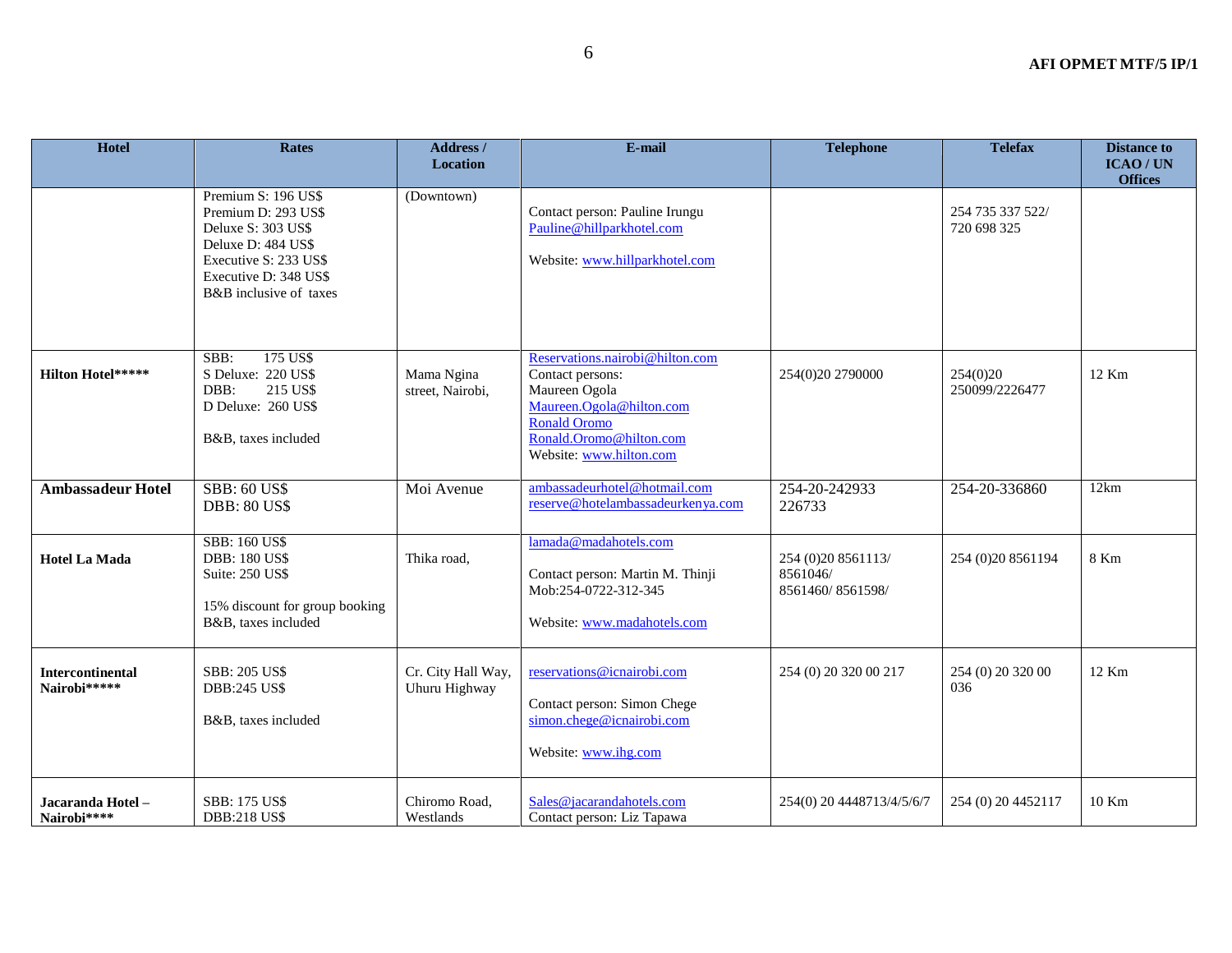| <b>Hotel</b>                       | <b>Rates</b>                                                                                                                                                                       | Address /<br><b>Location</b>                | E-mail                                                                                                   | <b>Telephone</b>                                              | <b>Telefax</b>            | <b>Distance to</b><br><b>ICAO/UN</b><br><b>Offices</b> |
|------------------------------------|------------------------------------------------------------------------------------------------------------------------------------------------------------------------------------|---------------------------------------------|----------------------------------------------------------------------------------------------------------|---------------------------------------------------------------|---------------------------|--------------------------------------------------------|
|                                    | B&B, taxes included                                                                                                                                                                |                                             | ltapawa@jacarandahotels.com<br>Website: www.jacarandahotels.com                                          | Mob: 254 722 205486/<br>722722633/                            |                           |                                                        |
| <b>Laico Regency</b><br>Hotel***** | <b>SBB:195 US\$</b><br><b>DBB:220 US\$</b><br>Ex. SS: 450 US\$<br>Ex.SD: 450US\$<br>Deluxe SS: 600 US\$<br>Deluxe SD: 600 US\$<br>Presidential S: 3,100US\$<br>B&B, taxes included | Loita Street,<br>Uhuru Highway              | Contact person: Jassi Sian<br>jsian@laicoregencyhotel.co.ke<br>Website: www.laicohotels.com              | 254 (0) 20 2211199                                            | 254(0)20<br>2217120       | 12 Km                                                  |
| <b>Lenana Mount</b><br>Hotel ***   | <b>SBB: 80 US\$</b><br><b>DBB: 100 US\$</b><br>SBB: 4,500 Kshs<br>DBB: 7,000 Kshs<br>Twin Rooms: 7,000 Kshs<br>Twin Rooms: 100 US\$<br>B&B taxes included                          | Ralph Bunche<br>Road                        | lenanamounthotel@iconnect.co.ke<br>Contact persons Levina/Joseph<br>Website:<br>www.lenanamounthotel.com | 254 (0) 202214411/2;<br>2717 044/48                           | 254(0)20<br>2719426       | 10 Km                                                  |
| <b>Meridian Hotel</b>              | <b>SBB 74 US\$</b><br><b>DBB 90 US\$</b><br>SBB 5,250 Kshs<br>DBB 6,350Kshs<br>B&B and taxes included                                                                              | Murang'a Road,<br>off Moi Avenue            | info@meridianhotelkenya.com<br>Contact person: Lucy<br>www.meridianhotelkenya.com                        | 254(0)20<br>313991/317481/222000<br>6<br>Mob: 254 735 337 927 |                           | 12 Km                                                  |
| Nairobi Safari<br>$Club*****$      | <b>SBB: 170 US\$</b><br><b>DBB: 190 US\$</b><br>B&B taxes included                                                                                                                 | University<br>Way/Koinange<br><b>Street</b> | sales@nairobisafariclub.com<br>Contact Person: Florence Marangu<br>www.Nairobisafariclub.com             | 254 (0) 20 2821000                                            | 254(0)20<br>215137/224625 | $12$ Km                                                |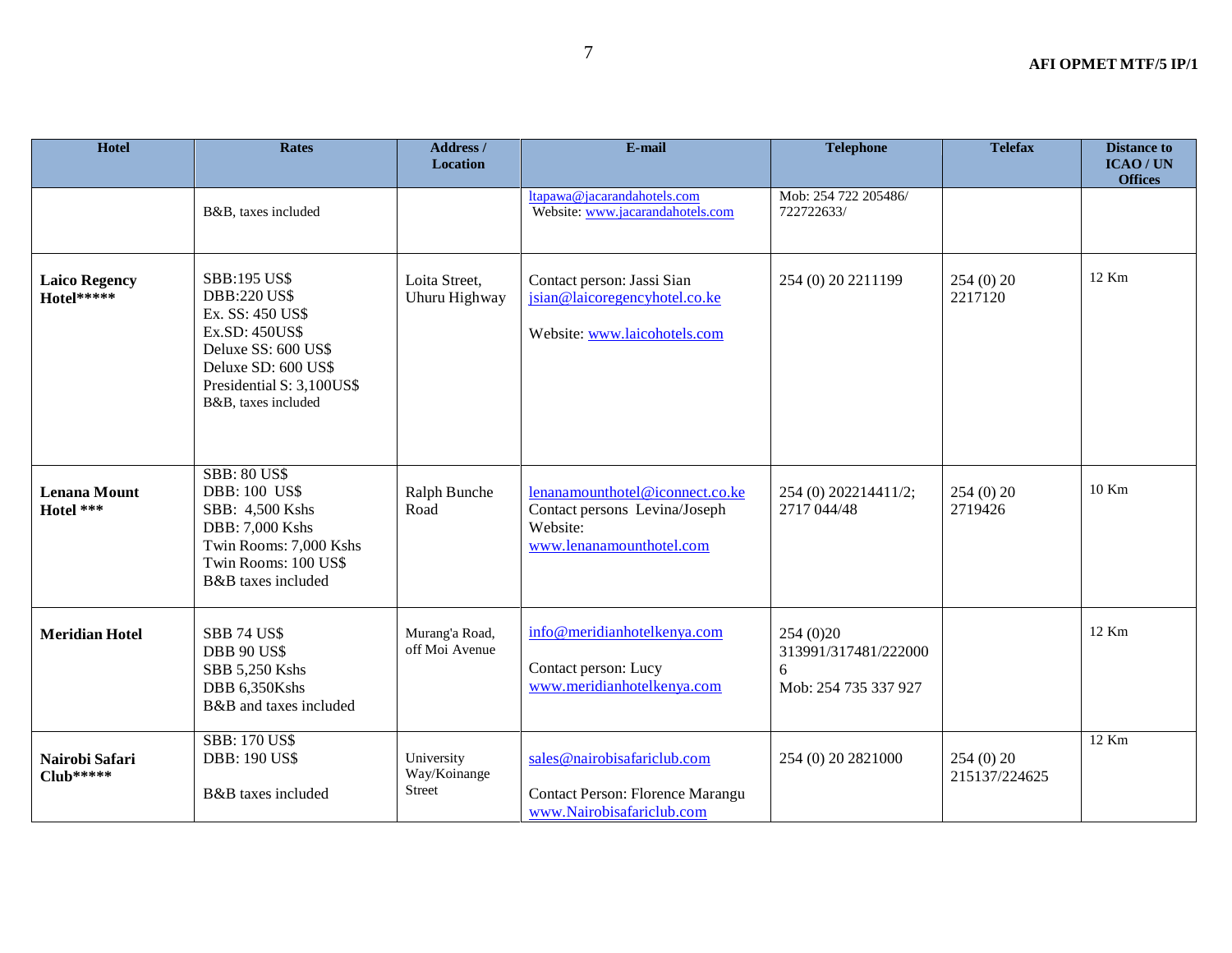| <b>Hotel</b>                     | <b>Rates</b>                                                                                                                                           | Address /<br><b>Location</b> | E-mail                                                                                                                                                  | <b>Telephone</b>                                                       | <b>Telefax</b>       | <b>Distance to</b><br><b>ICAO/UN</b><br><b>Offices</b> |
|----------------------------------|--------------------------------------------------------------------------------------------------------------------------------------------------------|------------------------------|---------------------------------------------------------------------------------------------------------------------------------------------------------|------------------------------------------------------------------------|----------------------|--------------------------------------------------------|
| <b>Ngong Hills Hotel</b>         | SBB: 4,000/4,800/5,600<br>DBB: 5,000/6,600/8,200<br>Prices are in Kshs for B&B/<br>HB/FB<br>B&B taxes included                                         | Off Ngong Road               | info@ngonghillshotel.com<br>Contact person: Bernard Maina<br>info.ngonghillshotel@jambo.co.ke<br>Website: www.ngonghillshotel.com                       | 254 (0)20 3860894/5;<br>3876745                                        | 254 (0) 20 3871750   | 20 Km                                                  |
| Ole-Sereni<br>Hotel*****         | S Superior: 200 US\$<br>S Deluxe: 240 US\$<br>S Club: 280 US\$<br>D Superior: 250 US\$<br>D Deluxe: 300 US\$<br>D Club: 330 US\$<br>B&B taxes included | Off Mombasa<br>Road          | info@ole-serenihotel.com<br>Contact Person: Steve Mulei<br>Sales1@ole-serenihotel.com<br>sales@ole-serenihotel.com<br>Website: www.ole-serenihotel.com  | $254(0)$ 20<br>3901000/5036000<br>Mob: 254-732-191-000                 |                      | $25$ Km                                                |
| Panari Hotel*****                | S Standard: 200 US\$<br>S Superior: 240 US\$<br>D Standard: 240 US\$<br>D Superior: 280 US\$<br>S Deluxe: 280 US\$<br>D Deluxe D: 320 US\$             | Mombasa Road<br>Near Airport | info@panarihotels.com<br><b>Contact Person: Michael Barasa</b><br>michael.b@panarihotels.com<br>Website: www.panarihotels.com                           | 254 (0)20 394 6000/<br>828990/<br>Mob: 254 722 474 836/<br>733 474 836 | 254 (0) 20 8 289 85  | 18 Km                                                  |
| Red Court Hotel****              | <b>SBB: 150 US\$</b><br><b>DBB: 180 US\$</b><br>B&B, taxes included                                                                                    | Kenya Red<br>Cross complex   | Info@redcourt.co.ke<br>Contact Person: Nancy Wachuka<br>Website: www.redcourt.co.ke                                                                     | 254(0)20<br>3520757/3593145<br>Mob: 254 734 973 512                    | 254 (0) 20 35 03 147 | 18 Km                                                  |
| <b>Safari Park</b><br>Hotel***** | S Deluxe: 190 US\$<br>D Deluxe: 210 US\$<br>J. Suite: 240 US\$<br><b>B.</b> Suite: 280 US\$<br>Presidential Suite: 1,600US\$<br>B&B, taxes included    | Kasarani off<br>Thika Road,  | reservations@safariparkhotel.co.ke<br>sales@safariparkhotel.co.ke<br>Contact person: Ruth Chege,<br>Scola Muthamia<br>Website: www.safaripark-hotel.com | 254(0)20<br>3633000/3633312/971                                        | 254 (0) 20 3633919   | 10 Km                                                  |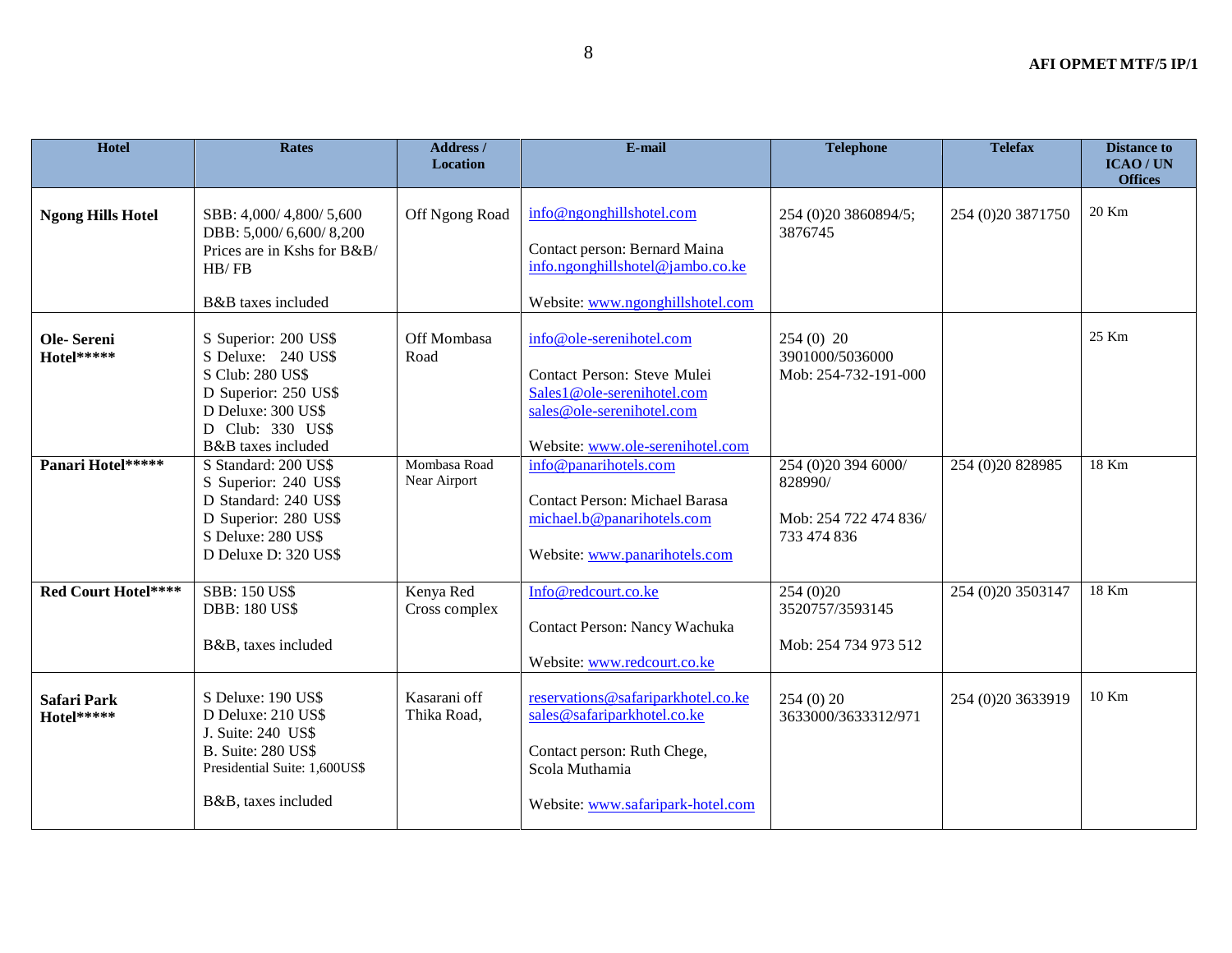| <b>Hotel</b>                            | <b>Rates</b>                                                                                          | Address /<br>Location                       | E-mail                                                                                                                                                                                      | <b>Telephone</b>                                      | <b>Telefax</b>             | <b>Distance to</b><br><b>ICAO/UN</b><br><b>Offices</b> |
|-----------------------------------------|-------------------------------------------------------------------------------------------------------|---------------------------------------------|---------------------------------------------------------------------------------------------------------------------------------------------------------------------------------------------|-------------------------------------------------------|----------------------------|--------------------------------------------------------|
| Sankara*****                            | Superior: 223 US\$<br>Deluxe: 261 US\$<br>Club: 363 US\$<br>B&B, taxes included                       | Westlands                                   | meet@nairobi.sankara.com<br>Contact person: Grace Waweru<br>grace.waweru@sankara.com<br>Website: www.sankara.com                                                                            | 254 (0) 20 4208000                                    | 254 (0) 20 420888          | 10 Km                                                  |
| Sarova Panafric****                     | <b>SBB: 140 US\$</b><br><b>DBB: 170 US\$</b><br>B&B, taxes included                                   | Kenyatta Avenue                             | panafric@sarovahotels.com<br>Contact person: Steve Wambua<br>Steve.wambua@sarovahotels.com<br>Website: www.sarovahotel.com                                                                  | 254 (0) 20 276<br>7000/7431<br>Mob: 254 732866166     | 254 (0) 20 271<br>5566     | 18 Km                                                  |
| Sarova - The<br>Stanley*****            | SBB: 195 US\$<br><b>DBB: 240 US\$</b><br>B&B, taxes included                                          | Kenyatta<br>Avenue/Kimathi<br><b>Street</b> | thestanley@sarovahotels.com<br>Contact persons: Nelson Mburu,<br>Steve Wambua<br>Nelson.mburu@sarovahotels.com<br>Steve.wambua@sarovahotels.com<br>Website:<br>www.sarovahotels.com/stanley | 254 (0) 20 276<br>7000/7431<br>$Mob: + 254 732866166$ | 254 (0) 20 271<br>5566     | 12 Km                                                  |
| <b>Sentrim-Sixeighty</b><br>Hotel ***   | <b>SBB: 85 US\$</b><br><b>DBB: 100 US\$</b><br>B&B taxes included                                     | Muindi Mbingu<br>Street/Kenyatta<br>Avenue  | info@680-hotel.co.ke<br>reservations680@sentrim-hotels.com<br>Contact person: Lucy Gatere<br>lucy.gatere@sentrim-hotels.com<br>Website: www.680-hotel.co.ke/<br>www.sentrim-hotels.com      | 254(0)20<br>315680/344000<br>Mob: 254 722 806 952     | 254(0)20<br>332908/2218314 | $12$ Km                                                |
| <b>Sentrim - Hotel</b><br>Boulevard**** | <b>SBB: US\$80</b><br><b>DBB: US\$105</b><br>SBB: 6,350 Kshs<br>DBB: 8,250 Kshs<br>B&B taxes included | Harry Thuku<br>Road,                        | hotel@hotelboulevard.com<br>jac@hotelboulevardkenya.com<br>Contact person: Elizabeth Mwangi<br>Lucy.gatere@sentrim-hotels.com<br>Website: www.sentrim-hotels.com                            | 254 (0)20 227567/8/9                                  | 254 (0) 20 317825          | 12 Km                                                  |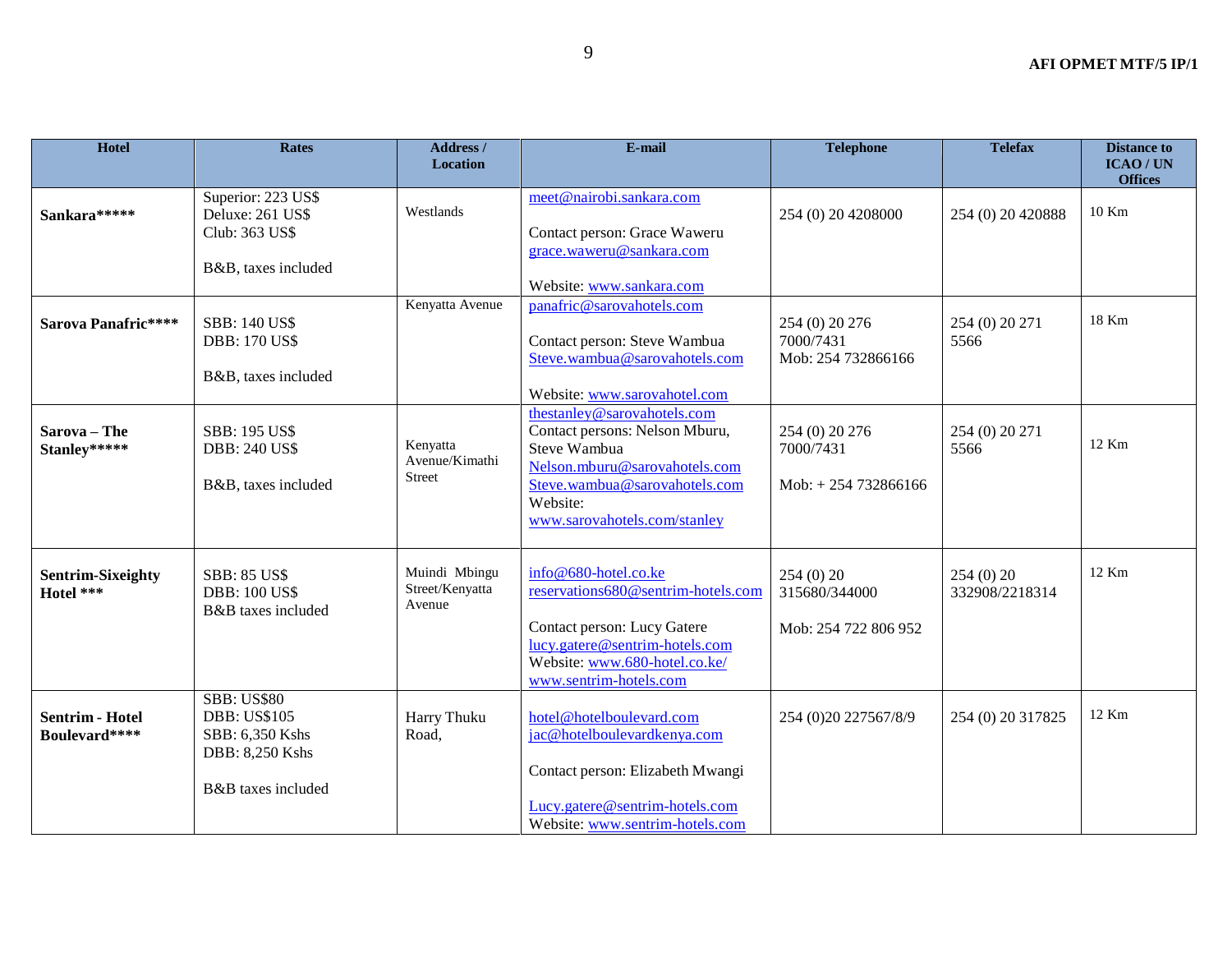| Hotel                                         | <b>Rates</b>                                                                                                                                               | Address /<br>Location                                                       | E-mail                                                                                                                                                                              | <b>Telephone</b>                                                         | <b>Telefax</b>      | <b>Distance to</b><br>ICAO / UN<br><b>Offices</b> |
|-----------------------------------------------|------------------------------------------------------------------------------------------------------------------------------------------------------------|-----------------------------------------------------------------------------|-------------------------------------------------------------------------------------------------------------------------------------------------------------------------------------|--------------------------------------------------------------------------|---------------------|---------------------------------------------------|
| <b>Serena Nairobi</b><br>Hotel*****           | <b>SBB: 270 US\$</b><br><b>DBB: 300 US\$</b><br>B&B, taxes excluded                                                                                        | Kenyatta Avenue/<br>Processional Way<br>(Downtown)                          | NSHreservations@serena.co.ke<br>Contact person:<br>James Mutua <i>jmutua@serena.co.ke</i><br>Website: www.serenahotels.com                                                          | 254 (0) 20 2822000/<br>3138000<br>Mob: 254 733<br>282200/1/2, 733 282283 | 254(0)20<br>2725184 | 12 Km                                             |
| <b>Silver Springs</b><br>Hotel***             | SBB: 11,900 Kshs.<br>DBB: 15,900 Kshs.<br>S Superior suite: 15, 500 Kshs.<br>D superior suite: 19, 500 Kshs.<br>B&B, taxes excluded                        | Argwings Kodhek<br>Road<br>approximately 3<br>miles from the city<br>centre | silversprings@iconnect.co.ke<br>Contact person: Lillian Wasike<br>Martin Wambugu<br>0722 486586<br>mwambugu@silversprings-<br>hotel.com<br>Website: www.silversprings-<br>hotel.com | 254 20 2722451/2-7                                                       | 254 20 27 20545     | 18 Km                                             |
| <b>Southern Sun</b><br><b>Mayfair Nairobi</b> | <b>SBB 225 US\$</b><br><b>DBB 250 US\$</b><br>B&B, Internet, taxes<br>included                                                                             | Parklands Road<br>and Mpaka Lane                                            | admin@southersun.co.ke<br>Contact person:, Sallie Khavere<br>khaveres@southersun.co.ke<br>Website: www.southernsun.co.ke                                                            | 254 (0) 20 3740920/1<br>0722 205 508                                     | 254 (0) 203748823   | 6 Km                                              |
| <b>The Heron Portico</b><br>Hotel***          | <b>SBB:105 US\$</b><br><b>DBB:127 US\$</b><br>S Del: 13,000 Kshs<br>S Sup: 9,995 Kshs<br>D del: 15,000 Kshs<br>D Sup: 11,995 Kshs<br>Internet use included | Milimani Road<br>(Downtown)                                                 | reservations@heronhotel.com<br>Contact person: David Mwaniki<br>administration@heronhotel.com<br>Website: www.heronhotel.com                                                        | 254(0)20<br>2720740/1/2/3                                                | 254(0)20<br>2721698 | 13 Km                                             |
| <b>Tribe-The Village</b><br>Market Hotel***** | SDel: 225 US\$<br>SSup: 265 US\$<br>Jun Suite S: 345 US\$<br>DDel: 265 US\$<br>DSup:305 US\$<br>Jun Suite D: 385 US\$                                      | Village Market<br>Shopping Centre                                           | reservations@tribehotel-kenya.com<br>Contact person: Sandeep Brar,<br>Ceciliah Adhola<br>Website: www.tribe-hotel.com                                                               | 254 (0) 20 7200000                                                       | 254(0)20<br>7200110 | 1 Km                                              |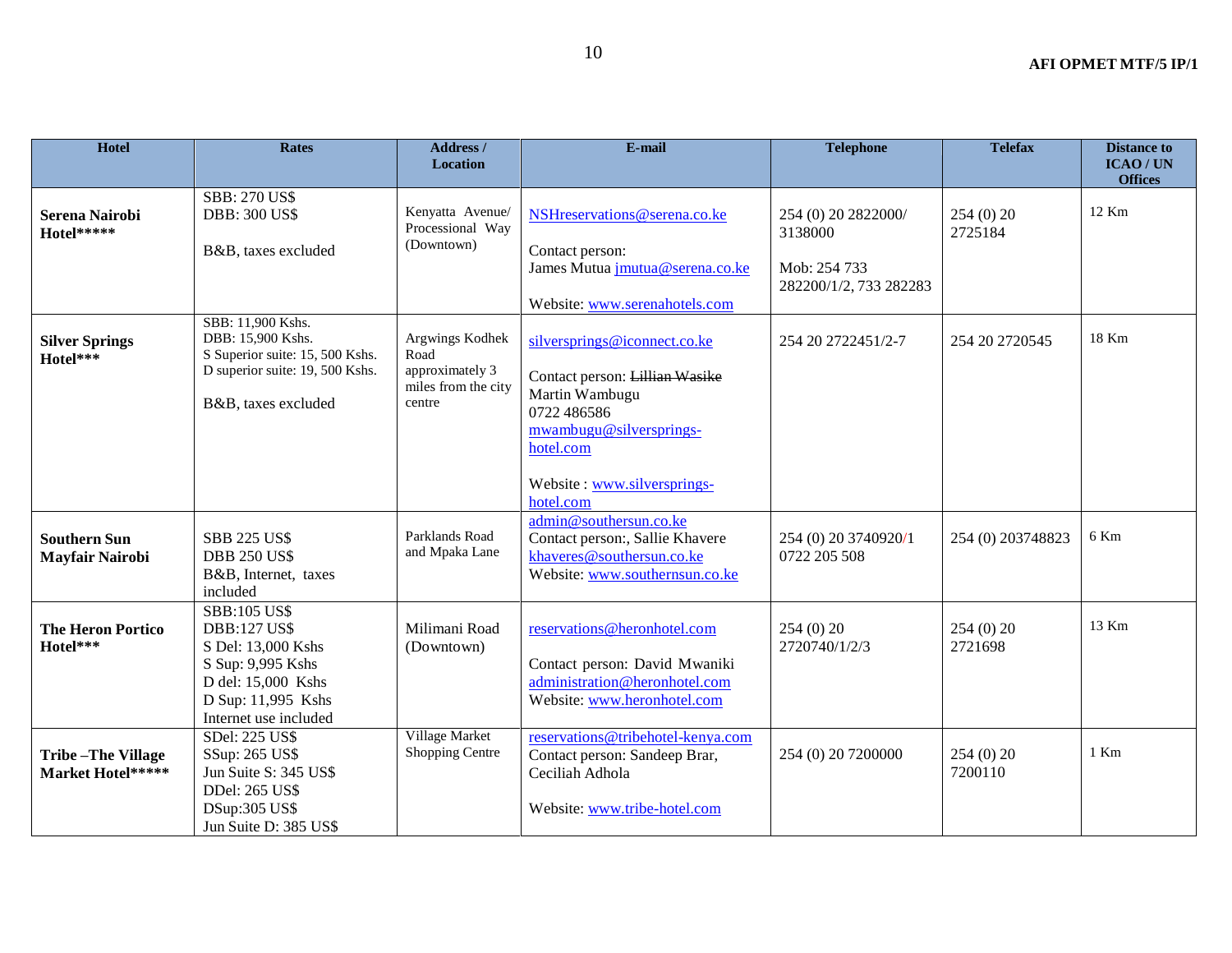| <b>Hotel</b>                                            | <b>Rates</b>                                                                                                              | Address /<br><b>Location</b> | E-mail                                                                                                                                                                                           | <b>Telephone</b>               | <b>Telefax</b>        | <b>Distance to</b><br><b>ICAO/UN</b><br><b>Offices</b> |
|---------------------------------------------------------|---------------------------------------------------------------------------------------------------------------------------|------------------------------|--------------------------------------------------------------------------------------------------------------------------------------------------------------------------------------------------|--------------------------------|-----------------------|--------------------------------------------------------|
| Utali Hotel                                             | Resident rates<br>S: 7,500 Kshs D:<br>9,000 Kshs Non<br>resident rates S:<br>140 USD<br>D: 170 USD<br>B&B, taxes included | Thika Road,<br>Nairobi       | reservations@utalii.co.ke<br>marketing@utalii.co.ke<br>utaliihotel@utalii.co.ke<br>Contact person: Suleiman Mwanyere<br>Website: www.utaliihotel.co.ke                                           | $254(0)$ 208<br>563540/8561201 | 254 (0) 208<br>560514 | 6 Km                                                   |
| <b>Windsor Golf Hotel</b><br>and Country<br>$Club*****$ | Deluxe: 170 US\$<br>Suite: 320US\$<br>Cottage: 450US\$                                                                    | Off Kiambu Rd                | admin@windor.co.ke<br>reservations@windsor.co.ke<br>info@windor.co.ke<br>marketing@windor.co.ke<br>Contact person: Rosemary<br>Nyakarura<br>nnyakarura@windor.co.ke<br>www.windsorgolfresort.com | 254(0)20<br>8562300/8562500    | 254(0)20<br>8563322   | 8 Km                                                   |

**SBB = Single, Bed and Breakfast**

**DBB = Double, Bed & Breakfast**

*Note:*

1: When making your reservations, please specify that you are attending an ICAO Meeting in order to be accorded special UN/Corporate Rates.

---------

*2***: The above rates are as of February 2013 and are subject to change by the hotels without notice.**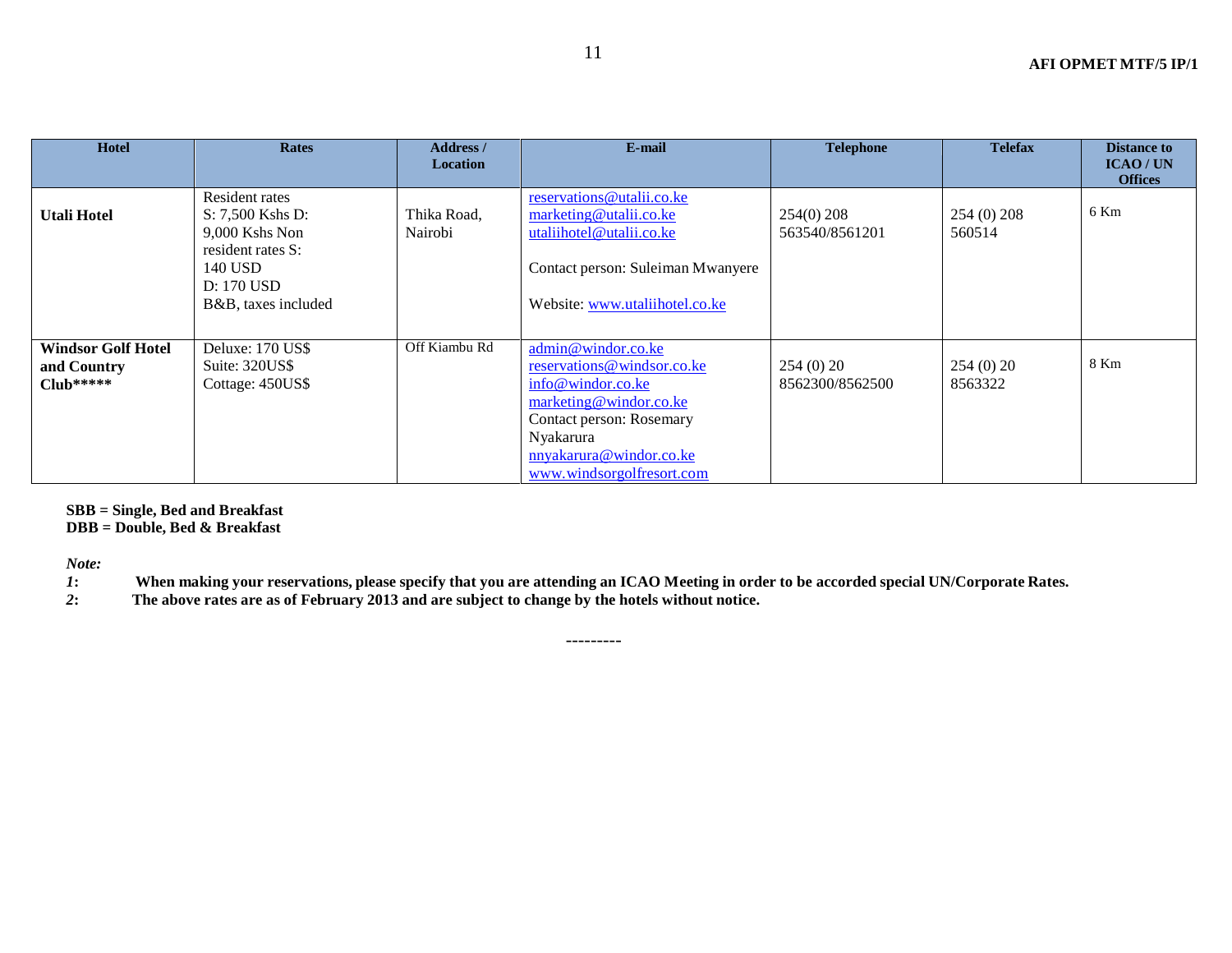#### **GUEST HOUSES NEAR UN COMPOUND, GIGIRI**

*(These rates are as of February 2013 and are subject to change without notice.)*

| <b>Name of Guest House</b> | <b>Rate US\$</b>                                                                                                                                                      | <b>Distance to ICAO/</b><br><b>UN Offices</b> | E-mail                                                   | <b>Telephone</b>                                     | <b>Internet Access</b><br>(Wireless) |
|----------------------------|-----------------------------------------------------------------------------------------------------------------------------------------------------------------------|-----------------------------------------------|----------------------------------------------------------|------------------------------------------------------|--------------------------------------|
| Alexandra's                | Single 100 US\$<br>Double 130 US\$<br>Bed & Breakfast inclusive of taxes                                                                                              | 4km                                           | teddy@gianopulos.home.co.ke                              | 254-0735502581                                       | inclusive                            |
| <b>Casa Bella Suites</b>   | Single 100 US\$<br>Double 120 US\$<br>Bed and Breakfast inclusive of taxes                                                                                            | 6 <sub>km</sub>                               | enquiries@casabellagigiri.com<br>www.casabellagigiri.com | 254-0722994999                                       | inclusive                            |
| Daisy Homes Ltd.           | Single 100 US\$<br>Double 120 US\$<br>Bed and Breakfast inclusive of taxes                                                                                            | 1km                                           | info@daisyhomekenya.com<br>www.daisyhomekeny.com         | 254-721703333                                        | inclusive                            |
| <b>Gigiri Homestead</b>    | Master Room en-suite 100 US\$<br>Double Room en-suite 115 US\$<br>Master Room non en-suite 75 US\$<br>Studio en-suite 65 US\$<br>Bed and Breakfast inclusive of taxes | 1.5km                                         | info@gigirihomestead.com<br>www.gigirihomestead.com      | 254-722839232<br>254-203-544-189                     | inclusive                            |
| <b>Homely</b>              | Single 85 US\$<br>Double 105 US\$<br>NB: prices may change in accordance to<br>daily dollar rates variation.<br>Bed and Breakfast inclusive of taxes                  | 1km                                           | Homely.Guesthouse@gmail.com<br>www.homelyguesthouses.com | 254-722-901335<br>254-722-315588                     | inclusive                            |
| <b>Shanema Homes</b>       | Single 80 US\$<br>Double 100 US\$<br>Bed and Breakfast inclusive of taxes                                                                                             | 1km                                           | info@shanemahomes.com<br>www.shanemahomes.com            | 254-20-2691911<br>254-0700-333404                    | inclusive                            |
| <b>Tara Suites</b>         | Single room BB 120 US\$<br>Double room BB 175 US\$<br>Junior executive suite BB 200 US\$<br>Executive suite is 250 US\$                                               | 1km                                           | info@tarasuites.com<br>www.tarasuites.com                | 254-2-0518006719<br>254-0717700417<br>254-0786700417 | inclusive                            |